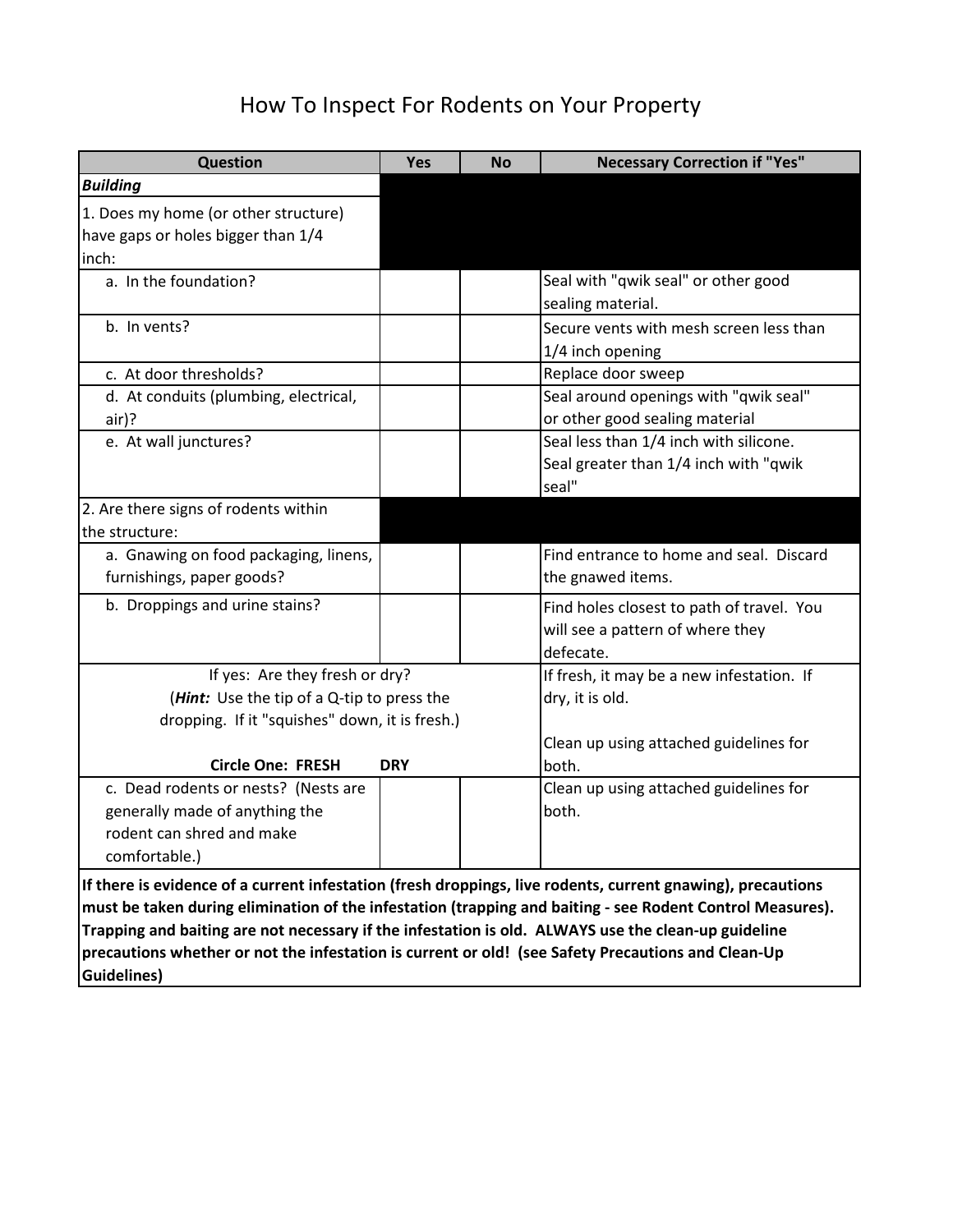| <b>Question</b>                           | <b>Yes</b> | <b>No</b> | <b>Necessary Correction if "Yes"</b>     |
|-------------------------------------------|------------|-----------|------------------------------------------|
| Grounds (Outside)                         |            |           |                                          |
| 3. Are there piles of trash or debris     |            |           | Remove debris or trash.                  |
| present on the property?                  |            |           |                                          |
| 4. Are there wood piles?                  |            |           | Regularly inspect the wood pile for      |
|                                           |            |           | evidence of rodents.                     |
| 5. Is there a shed or outbuilding that    |            |           | Regularly air out the building and check |
| is frequently used?                       |            |           | for new rodent activity.                 |
| 6. Is pet food left outside?              |            |           | Do not leave pet food outside. It will   |
|                                           |            |           | attract pests like birds and rodents.    |
| 7. Is there any fallen fruit that is left |            |           | Clean up and discard fallen, inedible    |
| on the ground?                            |            |           | fruit as soon as possible in a closed    |
|                                           |            |           | waste can.                               |
| 8. Is there lush vegetation in the yard?  |            |           | Maintain all plants in a trimmed manner. |
|                                           |            |           | Regularly inspect low-to-the-ground      |
|                                           |            |           | plantings for rodent activity and bait   |
|                                           |            |           | and trap as needed.                      |
|                                           |            |           |                                          |
| 9. Are there soft furniture items left    |            |           | Remove soft upholstered items.           |
| outside?                                  |            |           | Rodents will use these for nests.        |
| 10. Are trash cans kept outside?          |            |           | Inspect bottoms of cans for gnawing,     |
|                                           |            |           | empty regularly, and maintain a good,    |
|                                           |            |           | sealing lid.                             |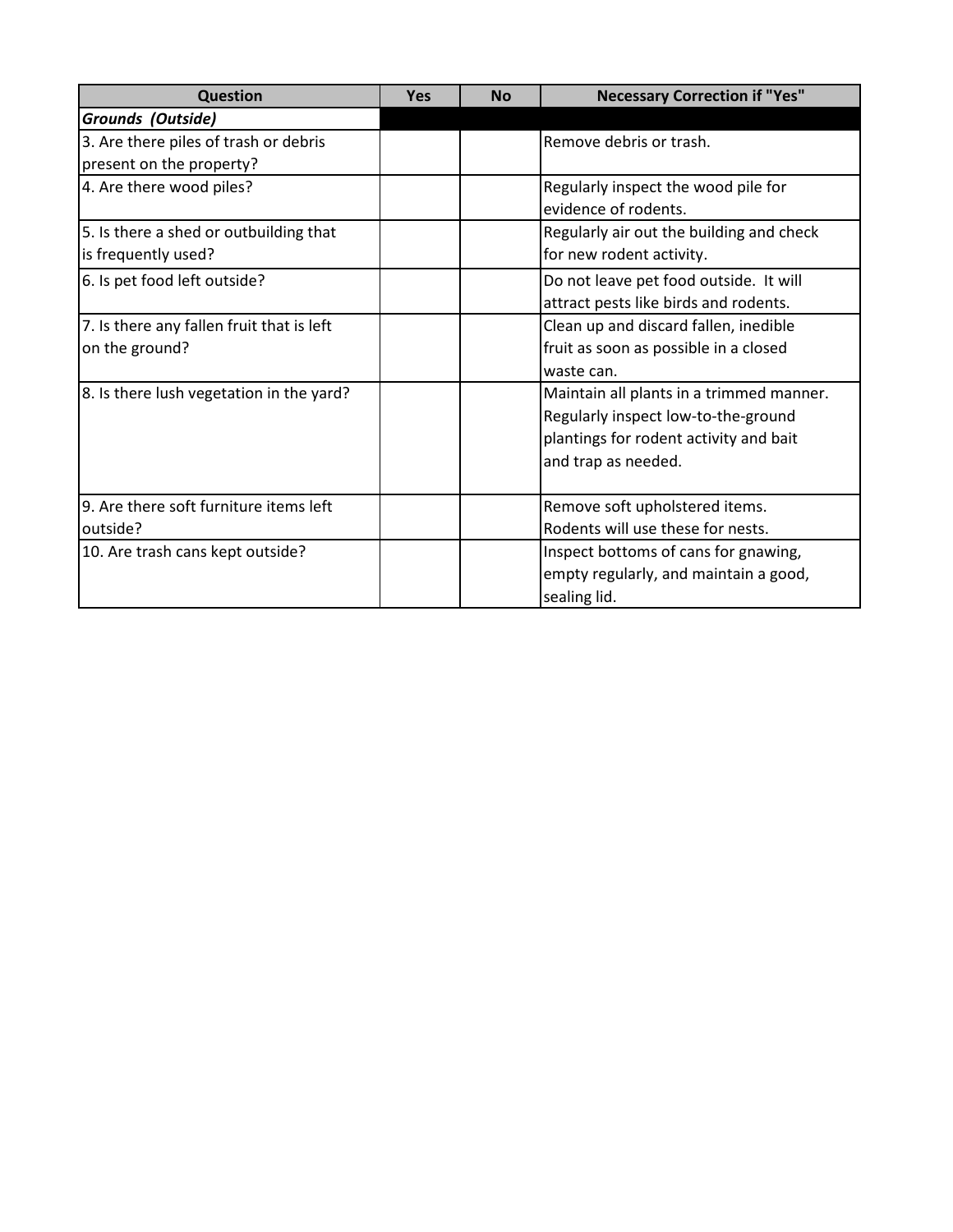### **General Preventive Measures:**

1. Maintain your property in a sanitary manner, so as to reduce the potential for rodents on the grounds.

2. Rodent-proof all structures using durable materials such as ¼ inch mesh, metal hardware, cloth or sheet metal. Eliminate all gaps greater than  $\frac{1}{4}$  inch.

- 3. Reduce available food, water, and harborage that can be used by rodents.
- 4. Do not leave pet food out at night.
- 5. Remove fallen fruit promptly.
- 6. Thin vegetation.
- 7. Remove cast-off items or elevate 18 inches above the ground to reduce harborage.
- 8. Routinely inspect the property for evidence of rodents.

### **Rodent Control Measures:**

If an active infestation does exist, take prompt and effective measures to eliminate the rodents. Since infestations can vary as to the species of rodent involved; the type, location, and condition of the structure; and other important factors, each situation may call for a different method of control. However, the following are some important points to consider when getting rid of a rodent infestation:

**Indoor:** In most cases, snap traps are preferable inside a structure. Glue boards can also be used, but snap traps are more humane. If poison bait is used, the rodent may crawl off and die in an area where you cannot reach it, and eventually it will smell very bad and may attract other pests like flies.

**Outdoor:** Properly applied approved baits can be effective in some situations, but adjacent structures should be properly rodentproofed before baiting. In a rural setting, the use of baits can unintentionally kill untargeted species, such as birds or pets, and animals that might eat the dead rodents, like birds of prey or pets. Again, traps are preferable. A non-toxic bait can be made for the traps. Peanut butter combined with oatmeal and rolled into balls, when placed on or in a trap, is very effective at attracting rodents.

### *For both indoor and outdoor rodent control, ALWAYS keep all traps and baits out of the reach of children and pets to prevent accidental poisoning, injury, or illness!*

#### *References:*

Information taken from "Environmental Health Online, Health Advisory, Rodent-Borne Diseases: Risk Reduction Recommendations, Los Angeles County-Department of Health Services, Vector Management Program.

#### *Websites:*

<http://www.cdc.gov/ncidod/diseases/hanta/hps/graphics/prevcard/prevcardside1.gif>

Contact the Southern Nevada Health District, Vector Control Program at 759-1633 for more information. We are also online at http://www.snhd.info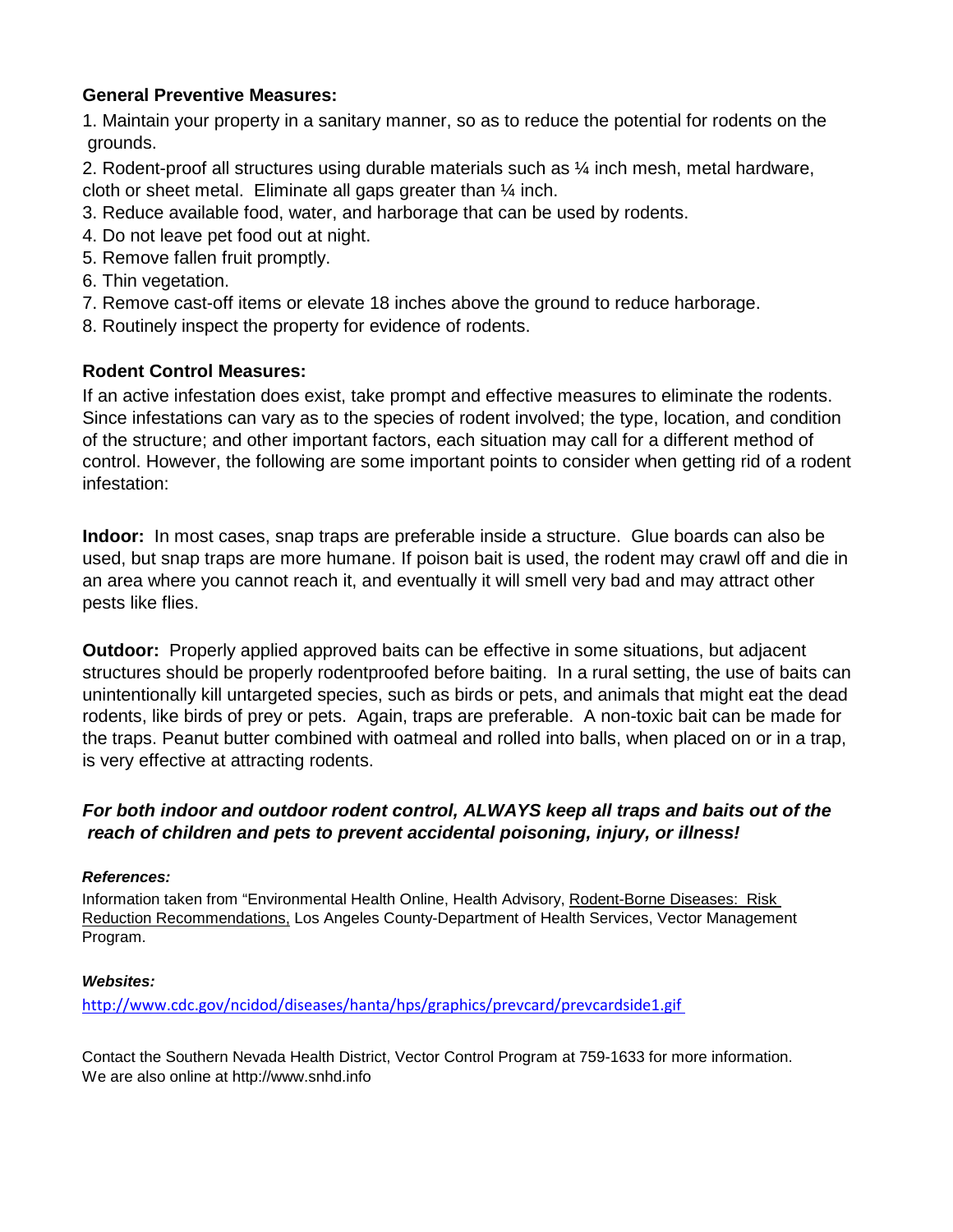## The Prevention of **Hantavirus Disease**

Air out closed buildings 1 hour. **Disinfect places** rodents have been, then clean up.



**Repair screens** and holes or cracks in walls.



Wear rubber gloves. Trap and disinfect rodents.





Disinfect and clean up rodent nests and droppings.

**Put materials** in 2 trash bags; throw away. burn or bury.



**Formula for Disinfectant** Solution:

1 and 1/2 cups of chlorine bleach to every gallon of water. Or use household spray disinfectant.

For more information, call your state health department. Or call CDC toll-free at 1-877-232-3322.

# **Safety Precautions and Clean-Up Guidelines**

The following guidelines should always be used when controlling rodents and when cleaning up rodent-infested areas:

- Avoid contact with live rodents.
- Always wear rubber, latex, vinyl, or nitrile gloves.

• Avoid disturbing contaminated material so as to prevent creating aerosols. *NEVER* use a vacuum or broom on dry areas. This only causes the urine, feces, and saliva to become airborne!

• A simple dust mask may provide some protection against dust and other particles, but should not be relied upon to protect against airborne pathogens. Special respirators can provide effective protection when equipped with appropriate filters and when properly fit-tested to the specific user. This is not generally necessary for home clean up.

• Open doors and windows, if possible, to unopccupied structures and allow them to air out prior to entering and cleaning.

• Disinfect trapped rodents and contaminated materials and surfaces by thoroughly wetting them down with a household or general-purpose disinfectant such as bleach. To make the proper concentration of bleach solution, combine 1 1/2 cups of bleach with one gallon of water. Other disinfectants such as quaternary ammonium compounds (409, Lysol) may also be used on items that will be ruined by bleach. *Thorough wetting of all materials is the key!* Once wet, leave the items to soak for a few minutes.

• Remove the disinfected materials with a paper towel or cloth dampened with the disinfectant and dispose of it in a plastic trash bag and seal.

• Place the disinfected materials (rodents, nests, towels) in a *second* plastic bag and secure. Dispose of this with other household wastes in a garbage can with a tight-fitting lid.

- Lastly, disinfect and rinse gloves prior to removing them, and then wash your hands with soap and water.
- • **If there is a severe infestation, it may be desirable to hire professional pest control to handle the problem.**